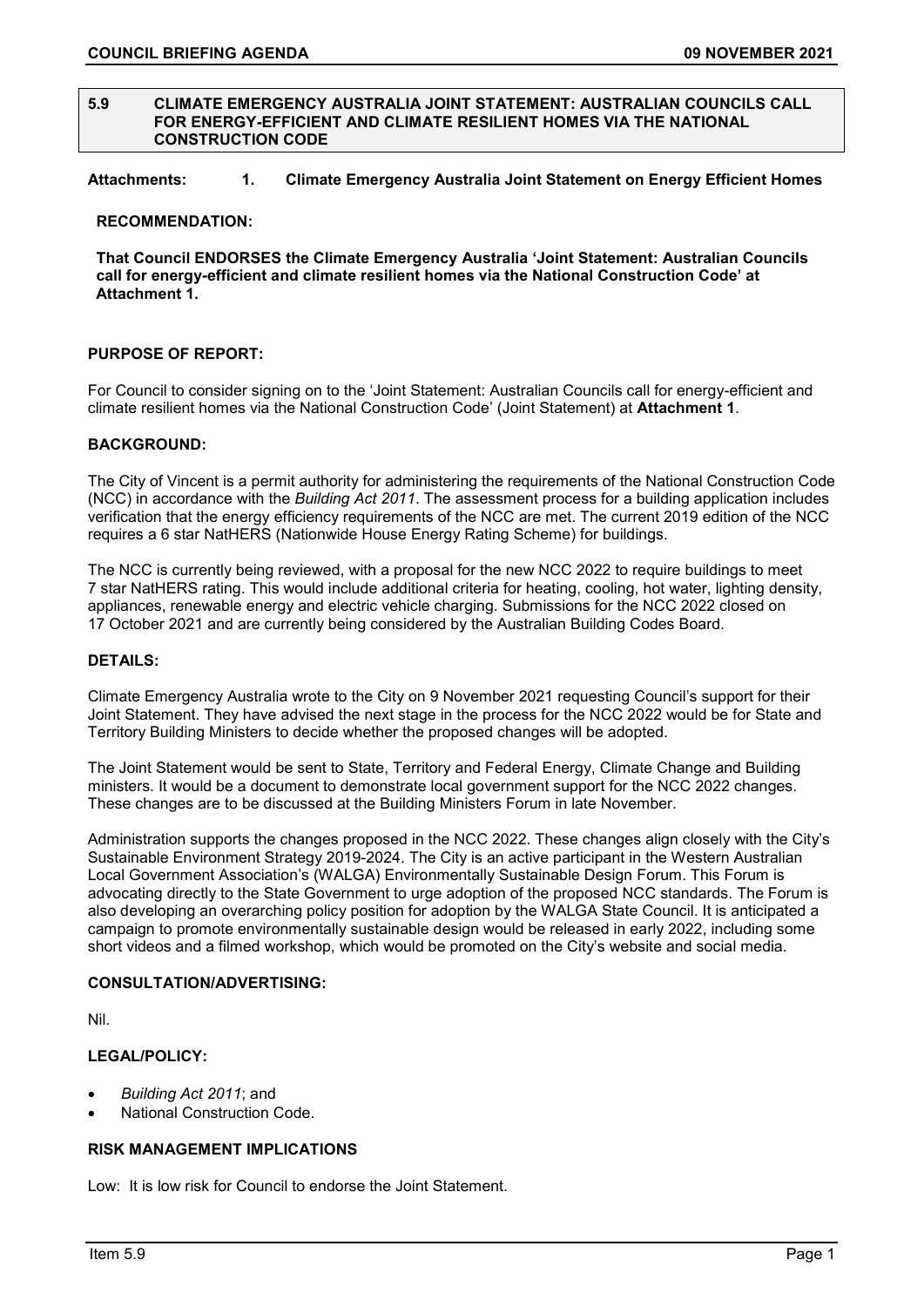# **STRATEGIC IMPLICATIONS:**

This is in keeping with the City's *Strategic Community Plan 2018-2028*:

#### **Sensitive Design**

*Our planning framework supports quality design, sustainable urban built form and is responsive to our community and local context.*

# **SUSTAINABILITY IMPLICATIONS:**

This is in keeping with the following key sustainability outcomes of the *City's Sustainable Environment Strategy 2019-2024* (SES).

*Sustainable Energy Use/Greenhouse Gas Emission Reduction*

The SES also contains Energy Strategy No. 11 which is to *'Advocate to both State and Federal Government for higher building design standards for new builds and retrofits (all building types).*

# **PUBLIC HEALTH IMPLICATIONS:**

This is in keeping with the following priority health outcomes of the City's *Public Health Plan 2020-2025*:

*Reduced exposure to environmental health risks*

## **FINANCIAL/BUDGET IMPLICATIONS:**

Nil.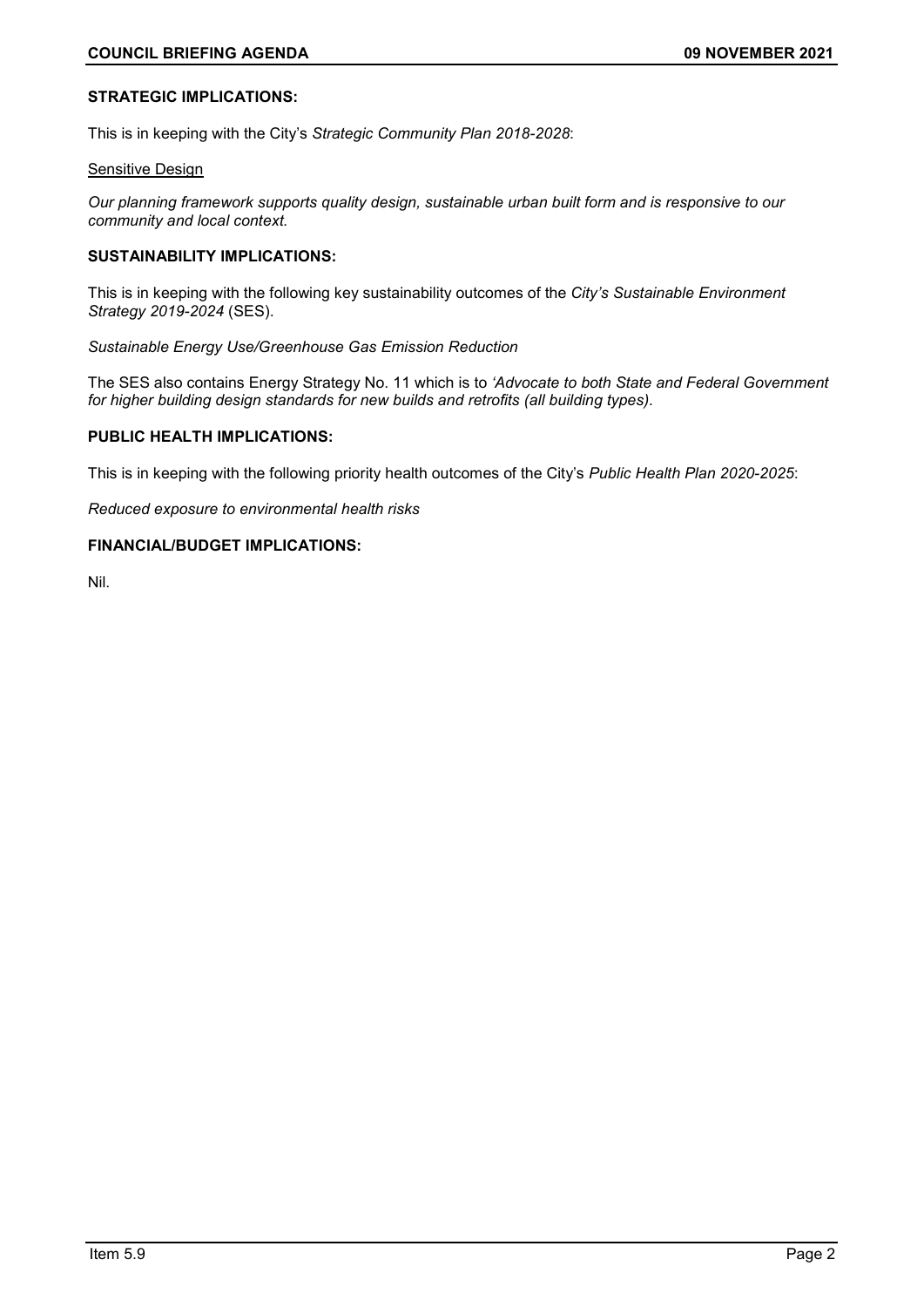



# Joint Statement: Australian Councils call for energy-efficient and climate resilient homes via the National Construction Code

Australian local governments are calling for the strongest possible building standards to be enshrined in the 2022 National Construction Code (NCC).

#### We ask that the minimum standard in the National Construction Code be lifted to at least a 7-Stars NatHERS energy rating.

As buildings account for 25 percent of national carbon emissions, a strong NCC is vital for achieving our net-zero targets.

Better performing homes mean lower energy bills, improved health outcomes for residents, and homes resilient to extreme weather.

As the level of government closest to communities, Councils play an important role in creating safe and vibrant communities. We have a responsibility to protect our diverse communities from current and worsening impacts of climate change.

#### No time to delay

We support the proposed changes to the NCC 2022 to increase the minimum standard to 7-Stars NatHERS energy rating and introduce energy budgets for new homes. This is a good first step.

However, 7-Star is the minimum increase that is needed to cut our emissions in the next decade. Australian homes have fallen behind international standards and we need to lift their energy performance.

#### Our communities demand safe and healthy homes

Communities across Australia want energy efficient homes that keep warm in winter and cool in summer. Councils have responded by including objectives related to environmentally sustainable building design in their community strategic plans and/or local planning strategies.

Thirty-one Victorian councils and the Municipal Association of Victoria, representing the Council Alliance for a Sustainable Built Environment, are working together to revise and elevate Environmentally Sustainable Development targets for new developments, including targets for zero carbon development in local and state planning schemes.

#### Councils already working with industry and government for better homes

c/- City of Melbourne GPO Box 1603, Melbourne VIC 3001